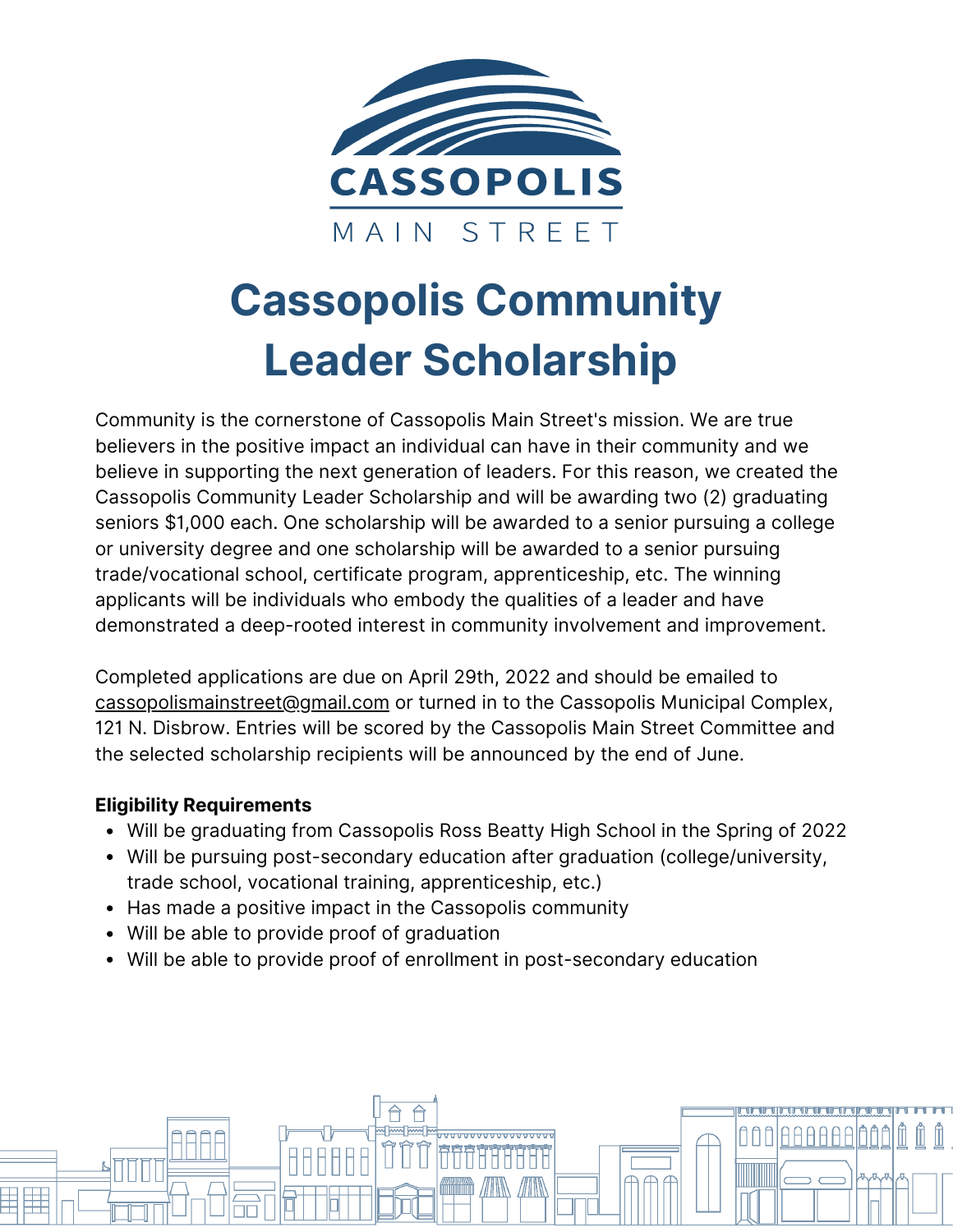## **Application**

| Cumulative GPA: ________________ |
|----------------------------------|

Describe your post-graduation plans:

List any organizations, activities, jobs, sports, clubs, etc. that you were involved with during high school, both in and outside of school:

| Organization | Position | Start & End Date |
|--------------|----------|------------------|
|              |          |                  |
|              |          |                  |
|              |          |                  |
|              |          |                  |
|              |          |                  |
|              |          |                  |